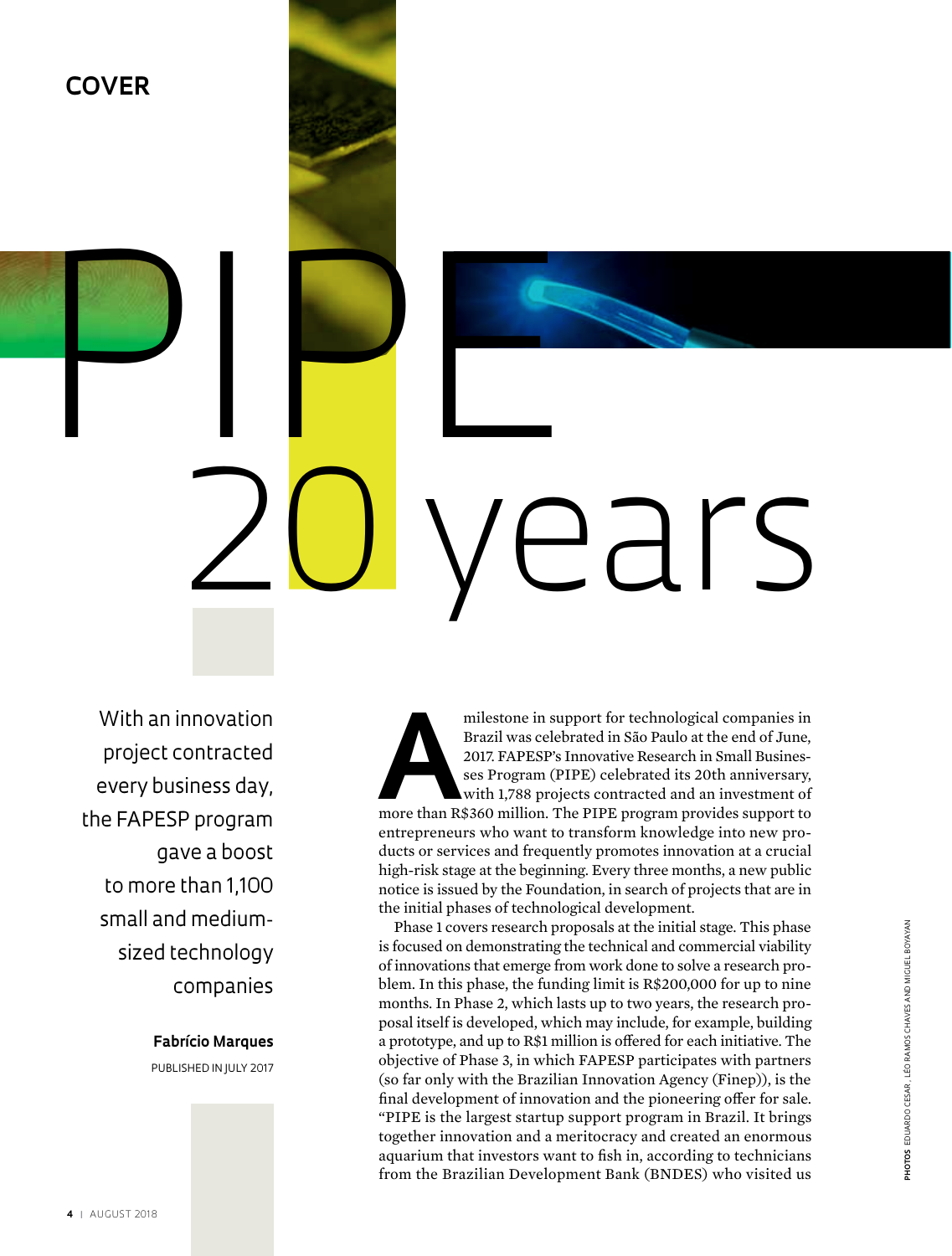recently," says José Goldemberg, president of FAPESP, at an event held to commemorate the program's anniversary on June 30, 2017.

In 2016, the program invested R\$56,000,000 and contracted 228 projects, the largest number ever (*see the chart on page 6*). "An innovative pro ject was contracted almost every business day," notes Carlos Henrique de Brito Cruz, scientific director of FAPESP, who highlights the efforts of the Foundation to expand the program despite the financial crisis affecting Brazil and its impact on FAPESP's budget. PIPE has already suppor ted companies in 125 municipalities in São Paulo State, but most are concentrated in cities such as São Paulo, Campinas, São Carlos, São José dos Campos and Ribeirão Preto, home to major uni versities and research institutions. "Technology - -based innovation naturally arises around good research institutions," says Brito Cruz.

Among the more than 1,100 companies with approved proposals, one of the most success ful cases is that of Griaule. Established in 2002 in an incubator at the University of Campinas (Unicamp), Griaule developed algorithms and software programs for fingerprint recognition, such as those used in electronic voting machines in Brazil, in addition to voice and human face identification systems. The firm was the reci pient of three PIPE projects. "They accelerated our growth. With the project-related research grants, we were able to bring together the criti cal mass to improve the algorithms that are our comparative advantage," says Alexandre Creto, project manager at Griaule. Two researchers who were grant recipients in the most recent PIPE program, concluded in 2011, were hired and are still at Griaule today. The company, which be gan with five people in 2003 and with sales of R\$100,000, has 40 employees today, half of whom are working in research and development (R&D), and had 2016 sales of R\$40,000,000.

Another successful example is Promip Manejo Integrado de Pragas, headquartered in Limeira, which had a PIPE project approved in 2006 when it was installed at the incubator of the Luiz de Queiroz College of Agriculture of the University of São Paulo (ESALQ-USP). This research led to two biological products containing predatory mi tes that can control the two-spotted spider mite, a pest that attacks salad greens. "This was not a simple challenge. The biologic product did not exist, and the farmers did not understand how it could be important in reducing chemical in -



extract that is used as a raw material for medications

secticide use," remembers Marcelo Poletti, who founded the company with two partners after finishing his doctorate in entomology at ESALQ. Other PIPE projects helped create products based on different types of predator insects and mites and to develop kits to monitor the resistance of *Aedes aegypti* mosquitos to chemical insectici des. Today, Griaule invests 8% of its revenues in R&D. With 100 collaborators, it had sales of R\$10,000,000 in 2016.

Promip sells five products and has another five under development. In 2014, its innovati ve profile earned the company a contribution of R\$4,000,000 from the São Paulo Innovation Fund, established by the Desenvolve São Pau lo agency, in partnership with FAPESP, Finep, the Development Bank of Latin America (CAF), the Brazilian Micro and Small Business Support Service (Sebrae), and private investors. "FAPESP invested R\$10,000,000 in the fund to be allocated to daughter-companies of the PIPE program," explains Francisco Jardim, manager of the São Paulo Innovation Fund. "We participated very enthusiastically, because there are businesses with a strong capacity to systematically promote innovation. We are preparing to double our bets in some of them." Other clients of the PIPE program, such as Nexxto and Inprenha Biotecnologia, recei ved support from the fund. "The PIPE program, with its rigorous evaluation of proposals, and the manner in which it guides entrepreneurs, fills an important void. The funds can help startups to compete in the market and solve management problems, but they cannot do a good job evalua ting the potential of research that could lead to Apis Flora, from Ribeirão Preto, developed a dry propolis<br>extract that is used as a raw material for medications<br>secticide use," remembers Marcelo Poletti, who<br>founded the company with two partners after<br>finishing his doct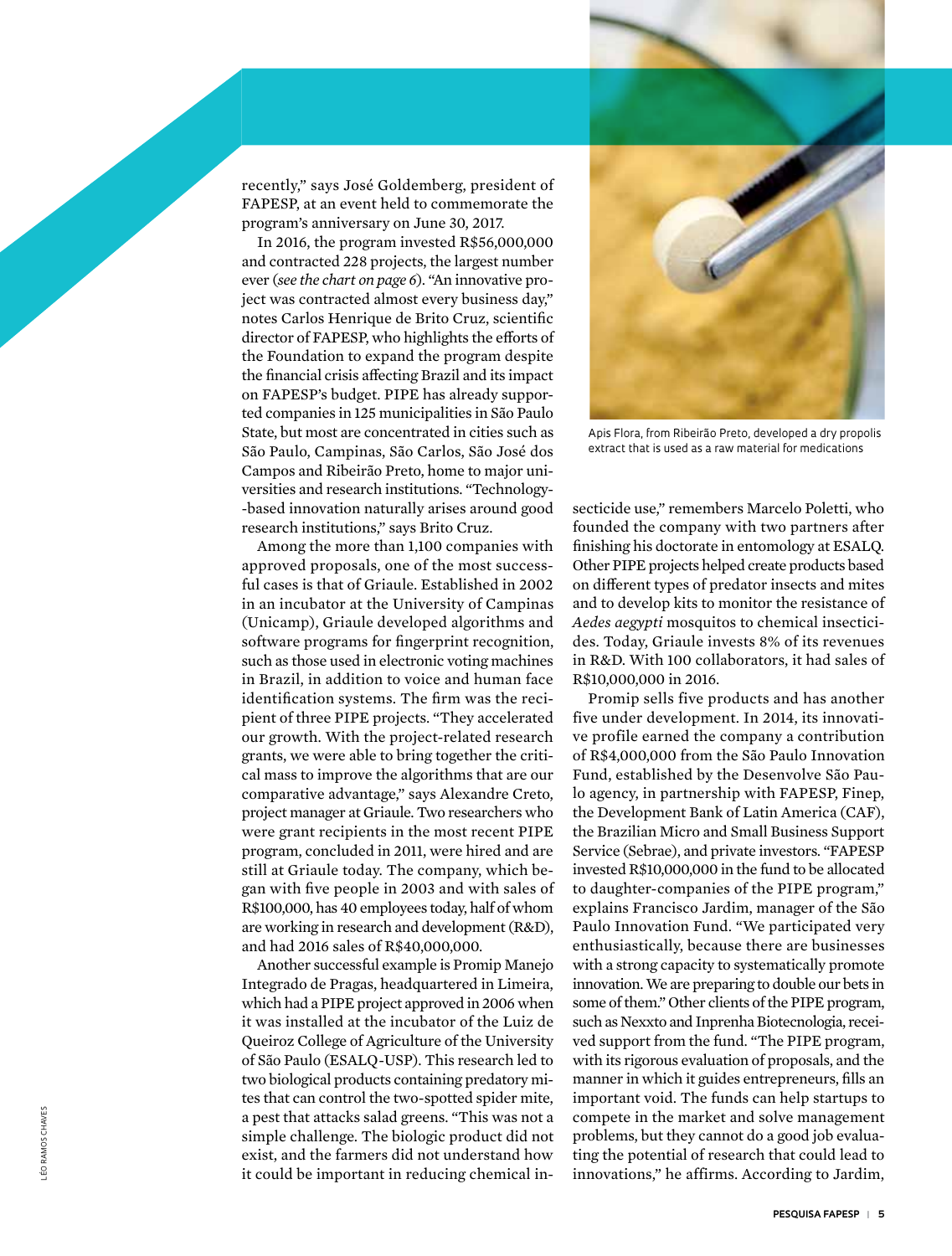# **A leap forward in support for innovation**

Yearly trend in the number of PIPE projects contracted and FAPESP disbursements under the program from 1997 to 2016





**SOURCE** fapesp

the fund has encouraged other companies that it supported, such as InCeres in the precision agriculture field and Ventrix in the health care area, to present projects to the PIPE program. "The capacity to carry out R&D internally multiplies the chances of a startup's survival."

The Pitanga Fund, established in 2011 with R\$100,000,000 in funding from Brazilian business executives from groups such as Natura and Itaú, spent two years analyzing 700 candidates for a grant. In 2013, it chose the first startup in its investment portfolio, I.Systems, founded in Campinas 10 years ago by four computer engineers from Unicamp. This startup provides major clients, such as Coca-Cola, Braskem, Ambev, Suzano and Raízen, with software that uses artificial intelligence to control industrial processes. Its programs are able to monitor a large volume of data and make decisions that reduce production costs by 2% to 10%. According to company president Igor Santiago, two PIPE projects, approved in 2009 and in 2012, were important for development of the first prototype, the Horus program, and for bringing the technology to market. "It would have taken a long time if we would have had to depend on our own funding," he affirms. In 2015, the company received support from PIPE to develop a new product, called Leaf Captação, in the basic sanitation area: it controls the flow of water catchment pumps from rivers to supply cities, rationalizing energy consumption. I.Systems' flagship product is a type of software program that was initially not thought to be very important, called Leaf for Windows, which runs on large computers used by industries. I.Systems has doubled its size every year in the past four years.

An evaluation of 214 PIPE projects developed between 1997 and 2006, conducted by the Study Group on Organization of Research and Innovation (Geopi), affiliated with Unicamp, showed that the program had an impact on several fronts (*see* Pesquisa FAPESP *Issue No. 147*). Approximately 60% of the projects evaluated led to technological innovations, a rate considered satisfactory. This represents 111 innovations, 59 of which are considered innovations in Brazil and 17 are viewed as such from a global perspective. "These were technology-based innovations, in line with the purpose of the program," says Sérgio Salles-Filho, professor at Unicamp and one of the coordinators of the Geopi. These projects helped to create high-level jobs: at the companies evaluated, the increase in the number of employees with college degrees was 60%, and the increase for professionals with doctoral degrees was 91%. An article published in 2011 in the journal *Research Evaluation*, whose principal author was Salles- -Filho, showed that each R\$1 allocated by FAPESP to the program generated a return of R\$10.50. A more recent evaluation, based on the period from 2007 to 2016, is being conducted by Geopi, comparing the results of the projects with those from programs in countries such as the United States, France and Japan. "The PIPE program will also begin to be monitored continuously, with data collected both after the end of the project and two years later," affirms Salles-Filho.

### **ANGEL INVESTORS**

XMobots, in São Carlos, which manufactures unmanned aerial vehicles (drones), with sales of more than R\$7 million a year, was able to build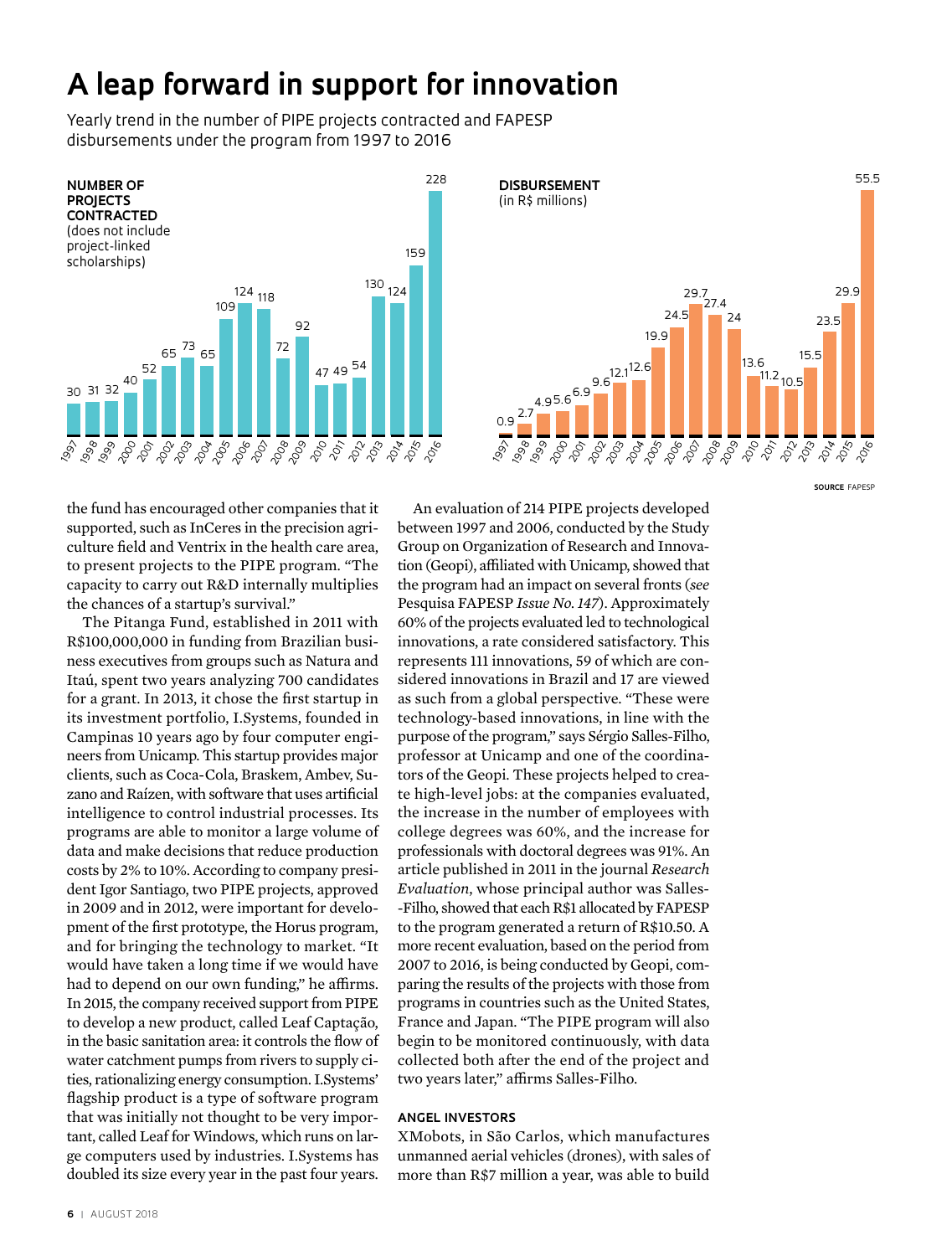its first drone for testing after approval of a PIPE Phase 1 project in 2009. "Until then, we depended on equipment borrowed from USP laboratories in São Paulo in order to work," says engineer Giovani Amianti, one of the founders. "Support from the PIPE program showed that our idea had potential. In other countries, angel investors play this role, helping to transform a good idea from the academic world into an emerging business," notes Amianti, whose company now sells three types of drones and employs 40 people, 10 of whom are engineers on the R&D team.

Gustavo Pagotto Simões, president of Nanox, a startup in São Carlos that produces microparticles with bactericidal properties, calls attention to an unusual characteristic of the PIPE program: with four invitations issued per year, this FAPESP initiative has become an anchor for entrepreneurs in the state. "Whenever we needed to, there was an opportunity to submit a proposal to the PIPE. This regularity is not as common in other sources of funding," acknowledges Simões, who has already received funds from Finep, BNDES, Sebrae and the National Council for Scientific and Technological Development (CNPq). Nanox had a dozen PIPE projects, but two of them were more important than the others. "The first, in 2005, was vital: that R\$70,000 enabled us to test our technology with clients," says Simões, who opened the business with two colleagues from his graduate studies at São Paulo State University (Unesp), in Araraquara. In 2006, Nanox received support from the Novarum Fund. Its growth accelerated: in 2010, its sales were R\$2,300,000, compared to R\$1,300,000 just one year earlier in 2009.

The other major project came in 2012, when Nanox already produced 2 to 3 kilos of silver microparticles per day and wanted to multiply the operation by a factor of 10. "FAPESP and Finep issued a call for proposals for Phase 3 of the PI-PE, and thanks to it, we were able to increase our **According to the evaluation, each R\$1 allocated by FAPESP to the program generated a return of R\$10.50**

Microparticle compounds produced by Nanox in São Carlos



production capacity and manufacture 20 kilos of microparticles per day," says Simões – current production is 60 kilos a day. Today, silver additives are used in milk boxes, PVC films, and dental instruments.

Several beneficiaries of the PIPE program have greatly increased their sales, but this is not the only measure of the program's success. According to Sérgio Queiroz, professor at Unicamp and adjunct coordinator of the FAPESP Research for Innovation area, there are indirect benefits from the implementation of a culture of innovation at companies. One example of this is Apis Flora in Ribeirão Preto, which specializes in products and medications made from honey and propolis. Founded in 1983, in the last 10 years, the company reinforced its R&D structure in search of innovative products. The first PIPE funding was

approved in 2009 to develop a cellulose biomembrane, which, associated with propolis, could be applied to hard-to-heal wounds. "My doctoral work had demonstrated that this material is useful in the treatment of burns," recalls Andresa Berretta e Silva, R&D and innovation manager at Apis Flora. In 2010, a project proposal sought to obtain a propolis-based gel to fight vaginal candidiasis. "With this project, our biotechnology laboratory took a giant step forward."

Investments made beginning in 2009 have led to five innovative products, four of which are medications that have not yet reached the market. Even so, Apis Flora's sales grew from R\$7,000,000 ten years ago to R\$38,000,000 in 2017. One of the reasons for this performance was the capacity developed by the company to produce a propolis extract in the form of microparticles, used as a raw material for medications. This capability, developed in research financed by CNPq, enabled the company to export the ingredient to China and made the difference in its sales. Another result of this work was the creation of a startup, Eleve Pesquisa e Desenvolvimento, incubated at Apis Flora. The new firm already has two approved PIPE projects focused on developing a medication against leishmaniosis and a model for a kind of skin that would eliminate the need to use animals in cosmetics testing.

In Vitro Brasil, a company in Mogi Mirim, multiplied its sales after it began to invest in R&D, to the point of being responsible for over half the world's production of *in vitro* bovine embryos. In 2015, it was purchased by the U.S. company ABS Global, the largest bull genetics company in the world. In Vitro was founded in 2002, but it took several years before it began to produce innova-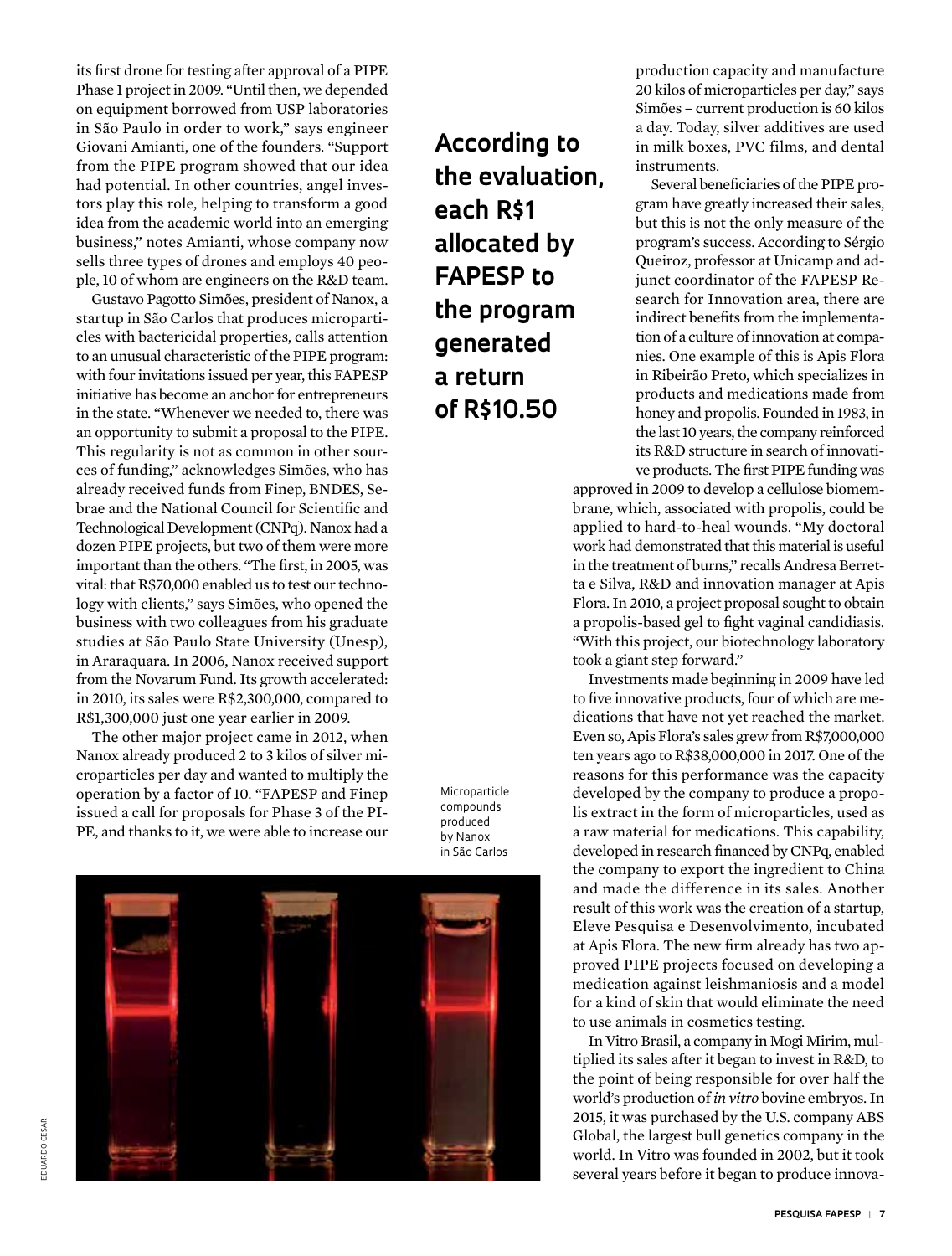# **Job creation**

Number of employees at the time of the first PIPE project, and current number, for selected companies



tions. According to Andrea Basso, the company's research coordinator, two PIPE projects resulted in approaches that are innovative in terms of the international market. One of them showed that it was feasible to produce embryos using calves instead of adult cows, with egg harvesting done by videolaparoscopy after hormonal stimulation. The other project developed a method of genetic analysis that made it possible to select embryos before they were transferred into the brood cows. "Until then, genotyping was used in the selection of newborn animals to be used as breeders. What we proposed was to genetically evaluate a sample of embryo cells, freeze them and, after concluding analysis, chose which animal would be born," says Basso. Today, the company has more than 160 employees, compared to 30 employees 10 years ago. It has built a network of 33 laboratory units that produced 450,000 embryos in 2016. Its 2016 sales were R\$28,000,000, a hundred times greater than those in 2007. In Vitro Brasil created a startup, In Vitro Brasil Clonagem Animal, which remains a Brazilian company, with Basso being one of the partners. It has just been accepted for a PIPE Phase 1 project for production of a protein that plays a key role in blood coagulation.

PIPE was the first funding modality in Brazil to invest non-reimbursable funds in research at companies. "With the passage of the Innovation Act of 2004, other agencies began to allocate money to non-recoverable loans in innovation in the private sector. But in 1997, that was almost a taboo, and we faced a great deal of resistance against

implementing the program," physicist José Fernando Perez recalls. He was scientific director of FAPESP when the program was launched. According to Perez, the PIPE program was inspired by the SBIR (Small Business Innovation Research) programs run by U.S. funding agencies that had a budget in excess of \$100,000,000. "When we learned about the SBIR programs, we saw that they were a good fit for what we wanted to implement at FAPESP, with the research being done within the company, resulting in an innovative product, process or service," affirms Perez. One of the arguments against the program, he says, was that the scarcity of candidates would make the initiative a fiasco. However, the decision was made to take that risk, and in the first call for proposals, there were 79 submissions, 30 of which were selected.

In the past five years, the program has picked up speed, becoming less restrictive about the size of companies–it is possible to submit a proposal even before a company is founded and to formalize its formation later. Whenever it issues a new invitation, FAPESP holds an event to answer questions from interested parties, known as Dialogue on Research Support for Innovation in Small Companies. "The event has been important in letting proponents know exactly what the program is and ensuring the high quality of the proposals presented," says Sérgio Queiroz. On July 29, 2017, the day before the commemoration of PIPE's 20th anniversary, the FAPESP auditorium was full of entrepreneurs interested in the next call for proposals.  $\blacksquare$